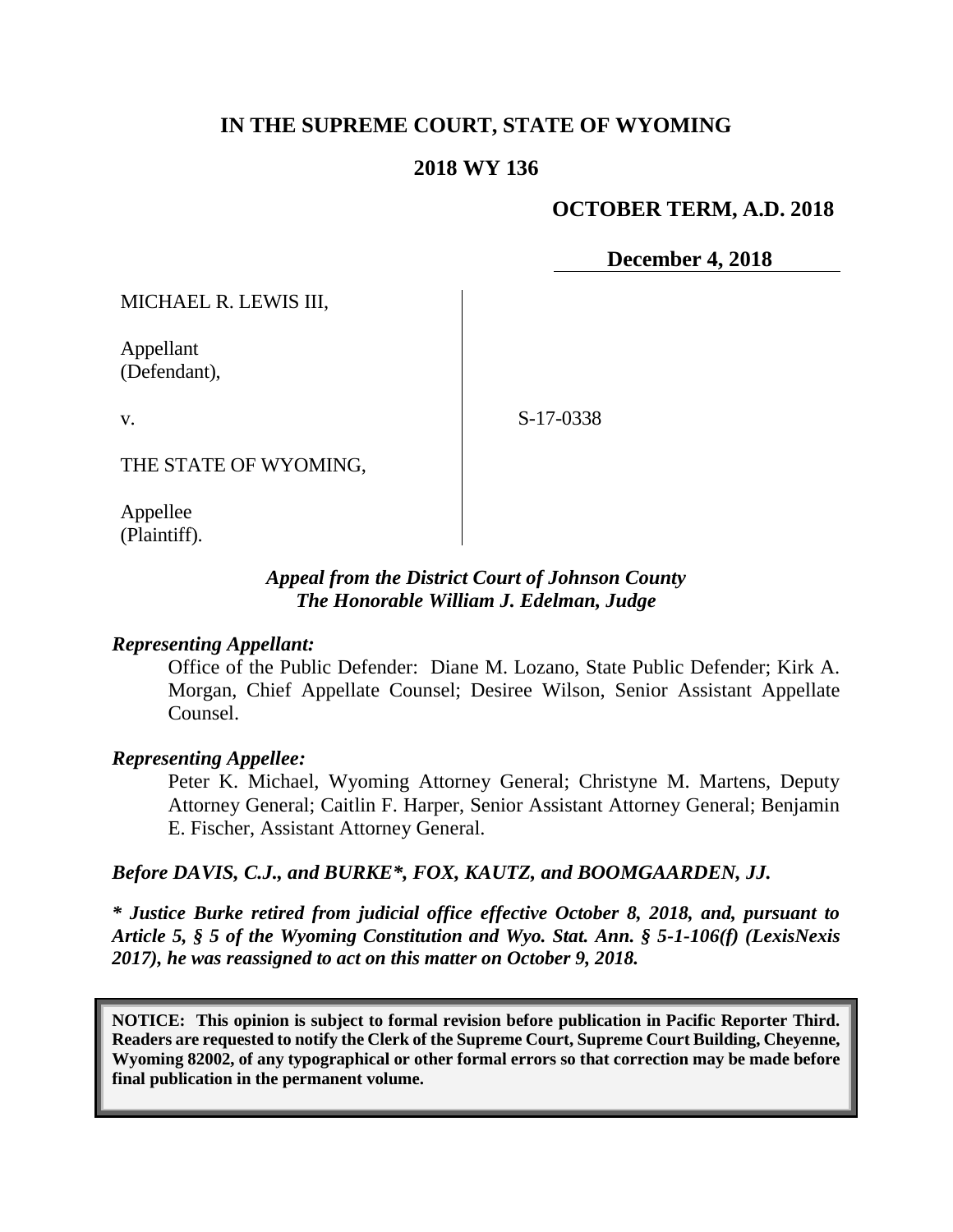## **FOX**, **Justice**.

[¶1] A Johnson County jury convicted Michael Lewis of felony possession of marijuana. On appeal, he argues that the State violated his right to confrontation when a supervisor from the state crime lab testified in place of the lab analyst who tested and weighed the marijuana. Because we conclude that Mr. Lewis did not suffer material prejudice, we affirm.

### *ISSUE*

[¶2] Has Mr. Lewis demonstrated plain error in testimony by the supervisor of the analyst who tested and weighed the marijuana?

## *FACTS*

[¶3] Mr. Lewis is a musician from San Antonio, Texas. In June 2016, Mr. Lewis; his manager, Ryan Garza; and their DJ, Justin Mungia drove from San Antonio to Seattle for a concert where Mr. Lewis was scheduled to perform. Mr. Garza rented a car in San Antonio to drive the three to Seattle.

[¶4] As they prepared to return to San Antonio, Mr. Lewis told Mr. Garza that he had been given five pounds of marijuana by someone he had met in Seattle which he had put in their rental car. Mr. Lewis wanted to take it to San Antonio, but Mr. Garza initially refused. After Mr. Lewis promised Mr. Garza half the marijuana, Mr. Garza allowed him to bring it back to San Antonio in the rental car. Before leaving Washington, Mr. Garza stopped in Spokane to buy marijuana, which he and Mr. Mungia shared while Mr. Lewis slept. In Sheridan, Wyoming, Mr. Lewis took over driving. About 30 minutes later, just outside Buffalo, Trooper Richard Burridge stopped Mr. Lewis for speeding.

[¶5] When Trooper Burridge approached the car, he could smell "fresh marijuana." Trooper Burridge had Mr. Lewis get out of the car first and then go to the rear of the car. When Trooper Burridge asked Mr. Lewis whether they had any marijuana in the car, Mr. Lewis stated, "Ain't got no weed," but he admitted that they had smoked some marijuana back in Spokane.

[¶6] Trooper Burridge then questioned Mr. Garza, who admitted that the small amount of marijuana he purchased in Spokane belonged to him. After Trooper Burridge told Mr. Garza that he was going to search the car, Mr. Garza confessed to the five pounds of marijuana in the trunk.<sup>1</sup> When Trooper Burridge and his partner searched the car, they found a black trash bag with "five individual pounds of marijuana[.]" Trooper Burridge testified that "[i]t was obvious that it was marijuana to me." Agent Louey Williams with the Division of Criminal Investigation sent the drugs to Cheyenne for analysis.

 $1$  Mr. Garza received a deferred sentence for possession of a controlled substance and was put on probation for 4 years. In exchange, he agreed to testify against Mr. Lewis.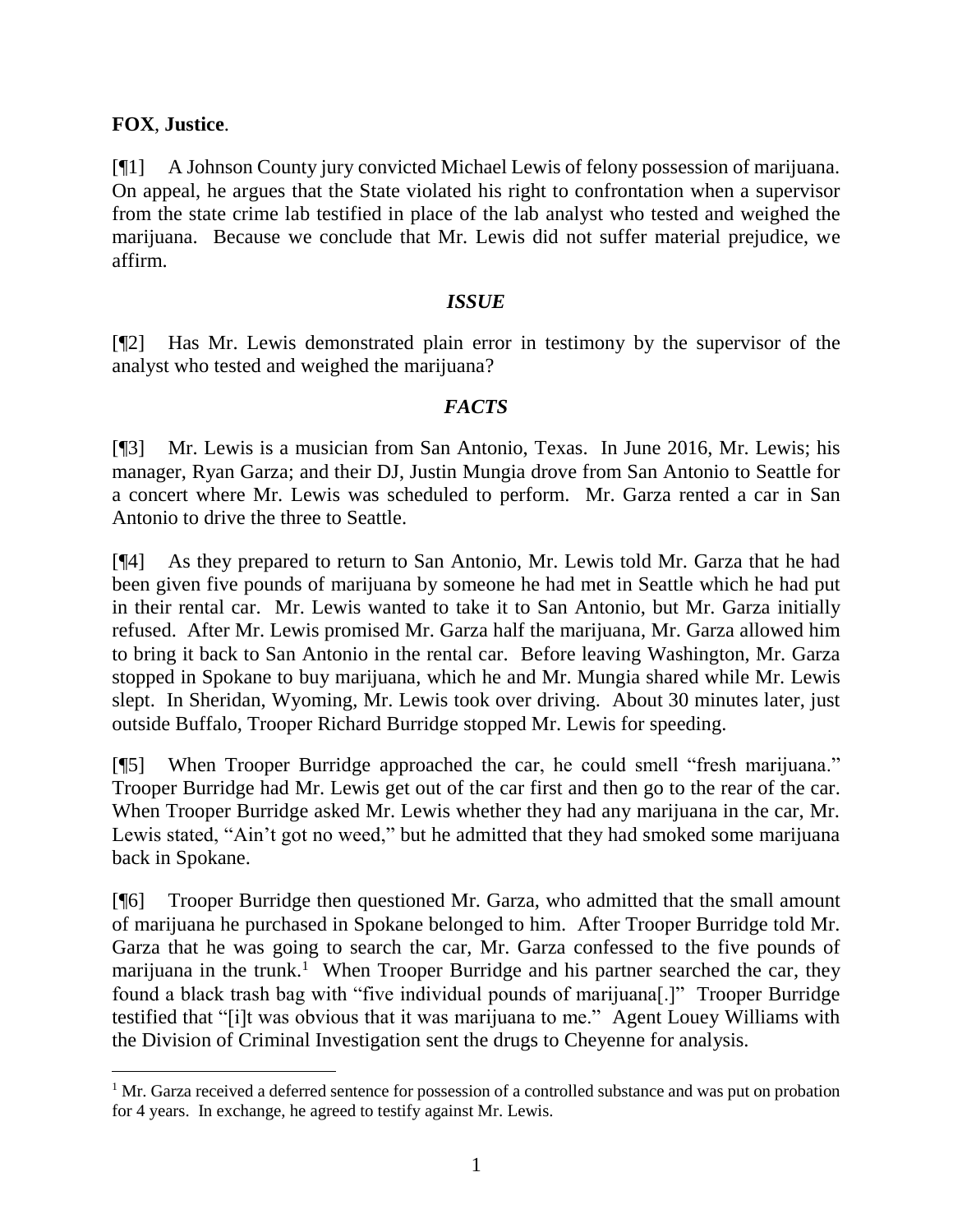[¶7] At trial, the State called Dr. Ella Kubicz, a state crime lab chemistry unit supervisor, to testify about the analysis of the five pounds of marijuana. Dr. Kubicz supervised Courtney Vito, an analyst in the crime lab, who analyzed the drugs. Dr. Kubicz testified that Ms. Vito's report, Exhibit 500, showed that the substance Agent Williams had sent to Cheyenne contained THC and weighed more than three ounces. The district court admitted Exhibit 500 over Mr. Lewis' attorney's objection that it was cumulative.

[¶8] The district court also admitted Exhibit 502, Dr. Kubicz's supervisor report. Dr. Kubicz testified:

> . . . State's Exhibit 502, it looks like a checklist, but my work is much more detailed than putting the checkmarks on it.

> I reviewed every note, collected with analysis, every spectra acquired by the instrumental analysis, and by reviewing that, I reached the forensic conclusion, and I cross-check with what Ms. Vito, the analyst in this case also came up as a conclusion.

> When these two conclusions meet, I approve the issuance of this report. And I concluded all the items analyzed by Ms. Vito contain[] [THC].

She also testified that the lab scale printout attached to Ms. Vito's report established that the marijuana weighed more than three ounces. Dr. Kubicz signed her report, Exhibit 502, but only Ms. Vito's signature appears on Exhibit 500.

[¶9] The jury convicted Mr. Lewis of one count of felony possession of marijuana. The district court sentenced Mr. Lewis to three to five years in prison, suspended except for 270 days in jail with credit for 218 days for time served, with five years of probation. This appeal followed.

## *DISCUSSION*

[¶10] Mr. Lewis argues that the State's admission of Exhibit 500, the lab report containing Ms. Vito's conclusions, violated his right to confrontation because Dr. Kubicz testified in place of Ms. Vito. We find it unnecessary to address the confrontation issues because we conclude that, even if such a sequence of events violates the confrontation clause, Mr. Lewis was not prejudiced by its admission. There was sufficient evidence, without Exhibit 500, that the substance was marijuana and that it exceeded the felony threshold of three ounces.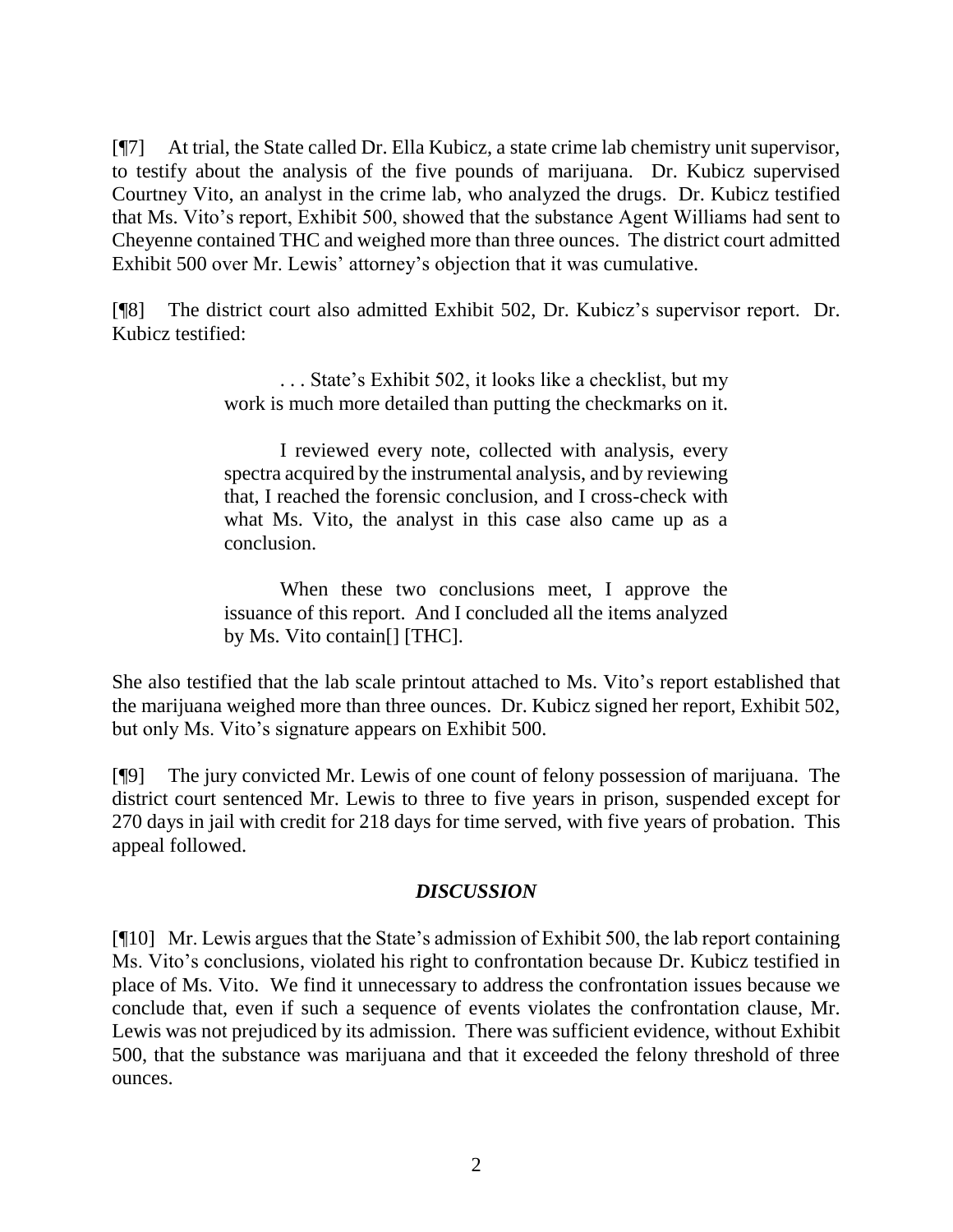## *I. Standard of Review*

[¶11] When the State introduced Exhibit 500 and Dr. Kubicz testified, Mr. Lewis did not argue that it violated his right to confrontation. Our review is for plain error. *Larkins v. State*, 2018 WY 122, ¶ 92, 429 P.3d 28, 49 (Wyo. 2018) (citation omitted). Plain error requires the defendant to establish that there was a clear violation of a clear and unequivocal rule of law, and that, absent the error, there is a reasonable probability the result would have been more favorable to him. *Id.* at ¶¶ 92-94, 429 P.3d at 49-50. Mr. Lewis generally agrees with this standard, but contends that when the alleged violation concerns the confrontation clause, we must presume the defendant suffered material prejudice. He relies on *Bullcoming v. New Mexico*, 564 U.S. 647, 663, 131 S.Ct. 2705, 2716, 180 L.Ed.2d 610 (2011). We disagree.

[¶12] In *Crawford v. Washington*, the United States Supreme Court held that testimonial hearsay is inadmissible unless the declarant is unavailable and the defendant had a prior opportunity to cross-examine the declarant. 541 U.S. 36, 68, 124 S.Ct. 1354, 1374, 158 L.Ed.2d 177 (2004). In *Bullcoming*, the Court reaffirmed that forensic reports "created specifically to serve as evidence in a criminal proceeding" are testimonial and that "surrogate testimony" cannot be a substitute for the analyst who performed the testing. 564 U.S. at 651-52, 131 S.Ct. at 2709-10. However, *Bullcoming* did not hold that confrontation clause violations are structural error (deemed prejudicial). The Court "express[ed] no view on whether the error . . . was harmless," stating that its opinion did not "impede[] a harmless-error inquiry on remand." *Id.*, 564 U.S. at 668 n.11, 131 S.Ct. at 2719 n.11. Since *Crawford*, this Court has repeatedly applied the plain-error test, with its standard prejudice component, when reviewing confrontation clause issues. *See, e.g.*, *Villarreal v. State*, 2017 WY 81, ¶ 10, 398 P.3d 512, 516 (Wyo. 2017); *Anderson v. State*, 2014 WY 13, ¶ 20, 317 P.3d 1108, 1115-16 (Wyo. 2014); *Bush v. State*, 2008 WY 108, ¶ 29, 193 P.3d 203, 210- 11 (Wyo. 2008). Similarly, the United States Supreme Court has made clear that confrontation clause violations are subject to a harmless error analysis:

> *Harrington* [*v. California*, 395 U.S. 250, 89 S.Ct. 1726, 23 L.Ed.2d 284 (1969)], which we have expressly reaffirmed on more than one occasion, *see, e.g.*, *Schneble v. Florida*, [405 U.S. 427, 92 S.Ct. 1056, 31 L.Ed.2d 340 (1972)]; *Brown v. United States*, 411 U.S. 223, 93 S.Ct. 1565, 36 L.Ed.2d 208 (1973), demonstrates that the denial of the opportunity to cross-examine an adverse witness does not fit within the limited category of constitutional errors that are deemed prejudicial in every case.

*Delaware v. Van Arsdall*, 475 U.S. 673, 682, 106 S.Ct. 1431, 1437, 89 L.Ed.2d 674 (1986) (citing *Harrington*, 395 U.S. 250, 89 S.Ct. 1726). When a defendant does not raise a confrontation clause issue in the trial court, our review is limited to a search for plain error, which includes a determination of whether the error resulted in a reasonable probability that the result would have been more favorable.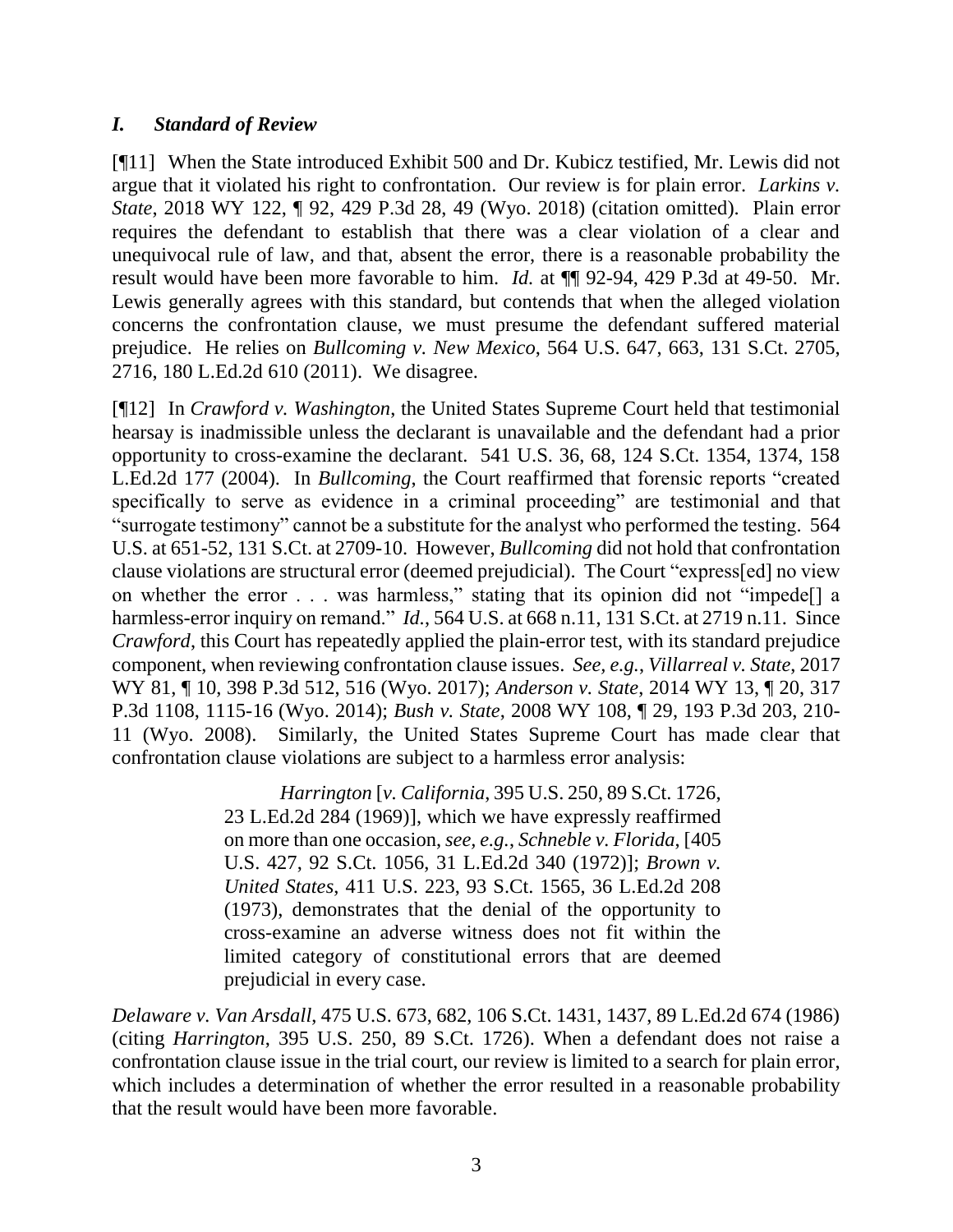# *II. Mr. Lewis has not demonstrated material prejudice*

[¶13] Mr. Lewis must establish each element of our plain error test. *See, e.g.*, *Garrison v. State*, 2018 WY 9, ¶ 13, 409 P.3d 1209, 1213 (Wyo. 2018). "Failure to establish each element . . . precludes a finding of plain error." *See, e.g.*, *Jackson v. State*, 891 P.2d 70, 74 (Wyo. 1995). Where appropriate, we address the prejudice element of the plain error test first, without addressing whether there has been a violation of a clear and unequivocal rule of law. *Nielsen v. State*, 2018 WY 132, ¶ 23, --- P.3d ---, --- (Wyo. 2018); *Dumas v. State*, 2018 WY 120, ¶ 28, 428 P.3d 449, 456 (Wyo. 2018); *Miller v. State*, 2015 WY 68, ¶ 8, 350 P.3d 264, 266 (Wyo. 2015); *see also Schoeller v. Bd. of Cty. Comm'rs of Park Cty.*, 568 P.2d 869, 879 (Wyo. 1977) ("[W]here a constitutional question is raised, if the record also presents some other and clear ground upon which the court may rest its judgment, that course will be adopted . . . until that day when . . . a decision upon such question must be met head-on."). We will take this approach in Mr. Lewis' case. Even if we disregarded Dr. Kubicz's testimony and Exhibit 500, there is not a reasonable probability the jury would have concluded that the substance found in the trunk of the rental car Mr. Lewis was driving was not marijuana in excess of three ounces.

[¶14] Mr. Garza referred to himself as "more than a social smoker," who "smoke[s] a lot" and is an "avid smoker." When he allowed Mr. Lewis to bring the marijuana back to Texas in the rental car, he did so because Mr. Lewis agreed to give him half and that that was "a lot of marijuana to get without having to pay for it." Mr. Garza admitted that he had "handle[d] the marijuana" and saw that there were "five packs" in the trunk. In addition, Mr. Garza had already pleaded guilty to possessing the same five pounds of marijuana and been sentenced for that offense.

[¶15] Trooper Burridge testified about his training and experience in dealing with marijuana. When he opened the trunk of the car, he found "five individual pounds of marijuana" in a trash bag. Agent Williams, whose "major function[] is drug investigation," opened the bags while on the witness stand and identified their contents as "containing marijuana." While the jury deliberated, they had access to the bags of marijuana and could inspect them during their deliberations.

[¶16] Expert testimony is not always required to identify a substance as marijuana or the weight of the substance. *See Regan v. State*, 2015 WY 62, ¶¶ 34-35, 350 P.3d 702, 709 (Wyo. 2015); *Leyva v. State*, 2005 WY 22, ¶ 11, 106 P.3d 873, 876-77 (Wyo. 2005). In *Urrutia v. State*, 924 P.2d 965, 968 (Wyo. 1996), we affirmed the defendant's conviction for possession with intent to deliver marijuana based on the following circumstantial evidence:

> 1) [Mr. Urrutia] admitted he used marijuana; 2) he acknowledged he was present when marijuana sales were being completed; 3) a witness who was an experienced drug